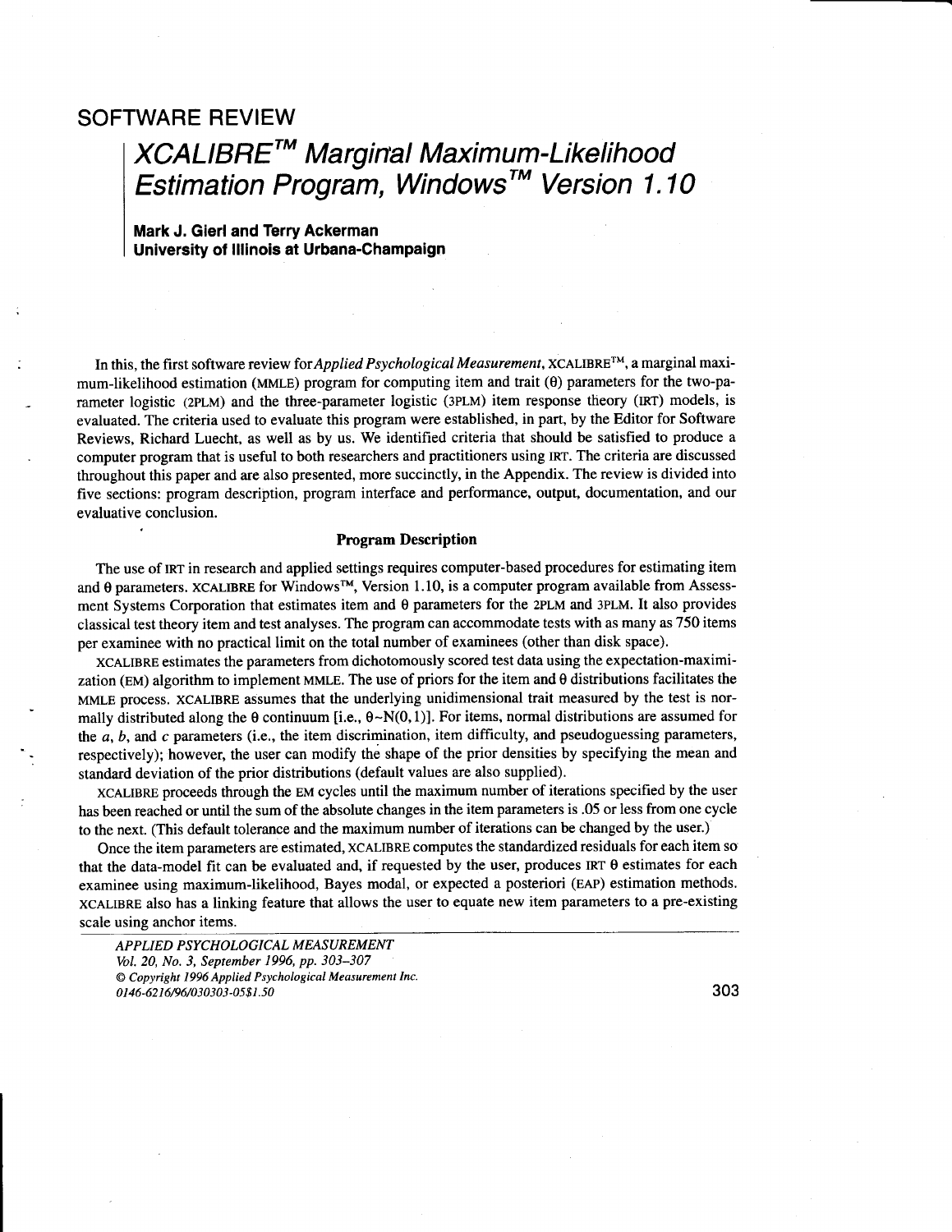#### Program Interface and Performance

XCALIBRE is flexible and easy to use. The program is easy to install in a Windows environment; the graphical user interface is logically formatted; and the work area is clearly labeled and structured. Two folders are available. The first folder, called the *file folder*, controls the input and output files. The user specifies the location of the input data file and the analysis output file. The user has the option of generating an IRT estimated  $\theta$  score file and an external item statistics file so that the estimated IRT parameters can be easily exported to another program. The user also has the option of importing a file containing item names or identifiers so the output is easier to interpret.

The second folder, called the options folder, controls the analysis options. The user can select a 2PLM or 3PLM and the prior distributions for the items. The user can also specify the number of EM cycles and apply the floating priors option (i.e., allow the mean for the item parameter prior distributions to be updated after each EM cycle). Program defaults are provided for each of these alternatives. The options in each folder provide the user with flexibility and control when conducting an IRT analysis.

To evaluate the efficiency of preparing a data file and running the program, three datasets containing student response vectors from a test administered by a large-scale achievement testing program were analyzed using the 3PLM and the xCALIBRE program defaults. (To report on the accuracy of the xcALTBRE parameter estimation procedure would require an empirical study that goes beyond the scope of this largely descriptive review. However, empirical studies comparing XCALIBRE to other IRr estimation programs have been conducted; see, for example, a study by Yoes, 1996.)

We timed each calibration run using a small, medium, and large dataset. All runs were performed with a Pentium<sup>™</sup> 66 MHZ computer with 16 megabytes of RAM. The small file contained dichotomously scored data from 500 examinees for a 30-item subtest taken from a larger 60-item test. The medium file contained dichotomously scored data from 1,000 examinees for a 60-item test. The large file contained dichotomously scored data from 2,000 examinees also for a 60-item test.

The data files were easily formatted for use with XCALIBRE. Each file contained four control lines that described different features of the dataset followed by the scored (0,1) item response data. In the first control line, the user must specify the number of items, the code for omitted responses, the code for items not reached, and the number of ID characters. The second and third lines contain the keyed response for each item and the number of alternatives for each of the items, respectively. The final control line allows the user to specify which items are to be included in the analysis.

The program was relatively fast and efficient for all three files. The small file required approximately I minute and 19 seconds to estimate item and  $\theta$  parameters. The medium file required approximately 3 minutes and 45 seconds for the calibration run; the larger file required approximately 7 minutes and 12 seconds. The convergence criterion was reached after four iterations for the small dataset and after three iterations for both the medium and large datasets. During each analysis, XCALIBRE provided a percentage-complete bar to monitor the run time. It also reported the total elapsed time when the run was finally completed. These run-time reports were surprisingly useful because they monitored the analysis and provided feedback about the estimation process. This feature would be invaluable if large datasets were processed or if a slower computer was running the program because the user could accurately anticipate the time needed to execute the program.

Unfortunately, the version of XCALIBRE reviewed by us did not contain on-line help. This important omission forces the user to rely on the xCALIBRE manual when running the program, and detracts from this otherwise flexible and easy-to-use graphical interface.

#### **Output**

XCALIBRE output is satisfactory but not encompassing. The program provides the user with a compre-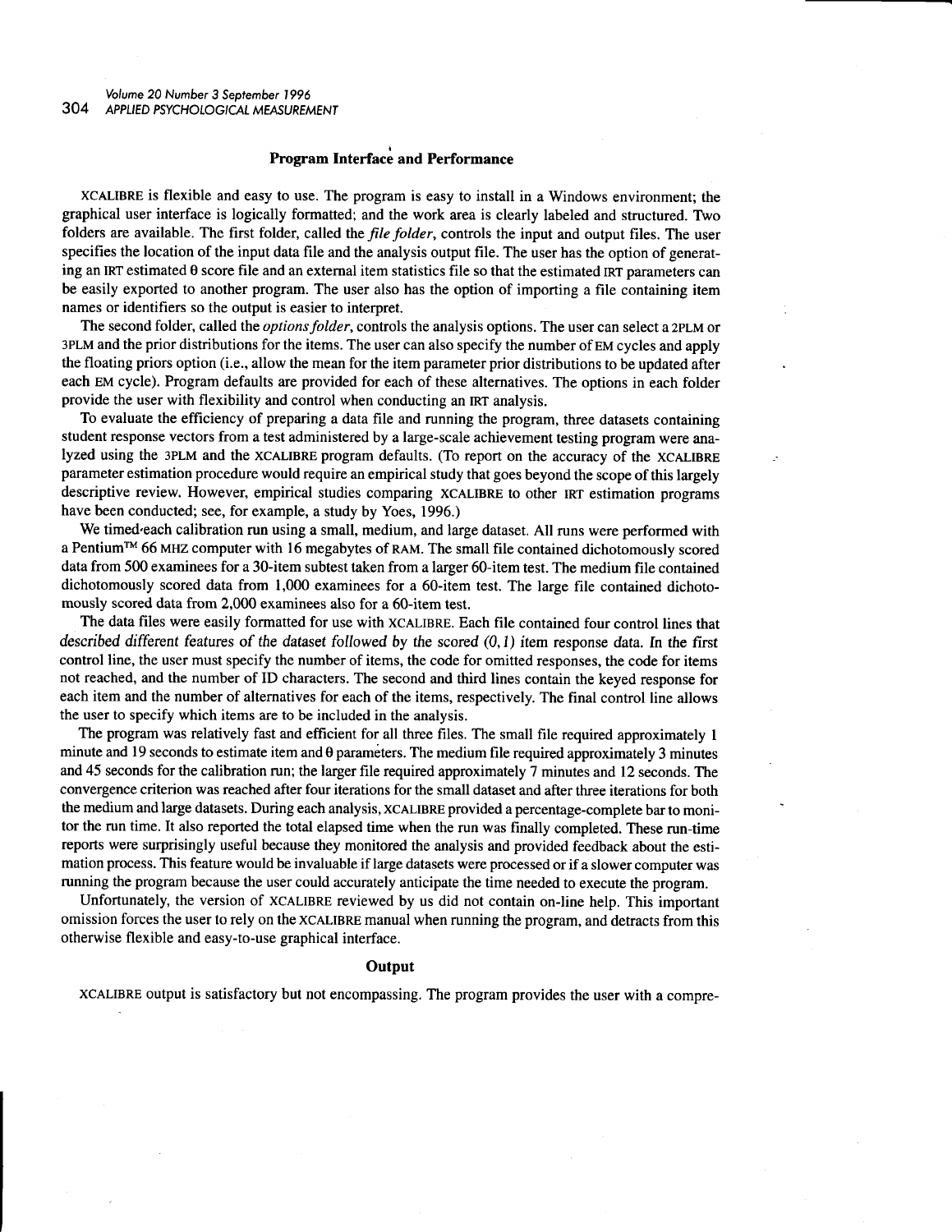hensive summary of the program input-the input and output files are reported along with the analysis configuration-as well as item-level and test-level output. The item-level output includes the estimated item parameters for the 2PLM or the 3PLM and associated standard errors; the sample size; the item proportion correct; and two item-test correlations  $[r(u, X)]$ , the product-moment correlation between the dichotomous item score,  $u_i$ , and the number-correct total score, X, and  $r(u_i, \theta)$ , the product-moment correlation between  $u_i$ , and the continuous trait,  $\theta$ . A standardized residual fit statistic is also reported for each item. The item information function, an important feature used in test development, is not included as part of the item-level summary. It would be helpful if item information values were provided, even if they were limited to a select number of quadrature points.

XCALIBRE also provides a comprehensive classical item analysis in which the  $p$  value (proportion of examinees) and the two item-test correlations- $r(u_i, X)$  and  $r(u_i, \theta)$ -are reported for each of the multiplechoice alternatives (i.e., the keyed option and the distractors). The program also flags items with out-ofrange parameters, items with distractors containing unusually high point-biserial correlations, and items with a standardized residual statistic exceeding a prespecified value that indicates possible item misfit. In short, XCALIBRE provides a comprehensive item analysis containing many informative item-level variables. It also alerts the user to potential problems with the data.

The xCALIBRE output has some noteworthy limitations. First, the graphics are weak. The test response function and the test information functions are the only two graphs provided, and both use asterisks (\*) to plot discrete data points (as opposed to creating a smooth line); this approach makes the functions difficult to interpret. Second, and more importantly, item-level graphics are not produced, even as an option. IRT is an item-babed theory rather than a test-based theory, and graphics depicting item features such as the item response function, standard error, information function, and data-model fit should be produced for the user. The graphs currently produced by XCALIBRE provide the user with little practical information about these salient item features.

#### Documentation

The documentation that accompanies xcALIBRE is satisfactory. The manual provides a step-by-step outline for formatting the data, running the program, interpreting the annotated output for one example, and trouble-shooting problems. The XCALIBRE user's manual is concise (a mere 40 pages) but still comprehensive and instructional. The authors provide an excellent overview of the MMLE process. Unfortunately, the overview of nr trait MMLE/EM estimation is less complete. The estimation algorithm is briefly described and there is little reference to existing literature.

A weakness in the xCALIBRE documentation is an inadequate number of examples. The program diskette includes only one dataset. The user's manual provides a description of sample output generated using the program defaults with a 3PLM for 400 examinees responding to a 30-item multiple-choice test. The example is straightforward and overly simplistic when compared to the more complicated situations that researchers and practitioners frequently encounter. Thus, more examples are needed demonstrating the capabilities and options available in xcALIBRE. The program diskette(s) should include more datasets and the manual should provide more sophisticated analyses-analyses that the program can conduct and that test users can expect in practice. For example, how does the output from a 2PLM and 3PLM compare and contrast? How can datasets be linked using common items? What salient features characterize mixed models (i.e., runs in which parameters for both the 2PLM and 3pLu are estimated) as briefly mentioned in chapter 3 of the XCALIBRE manual? The XCALIBRE user's manual describes the program but fails to demonstrate how the program can be applied in a variety of testing situations. Assessment Systems Corporation also offers technical product support for XCALIBRE by phone, fax, or email, and an Internet Web site.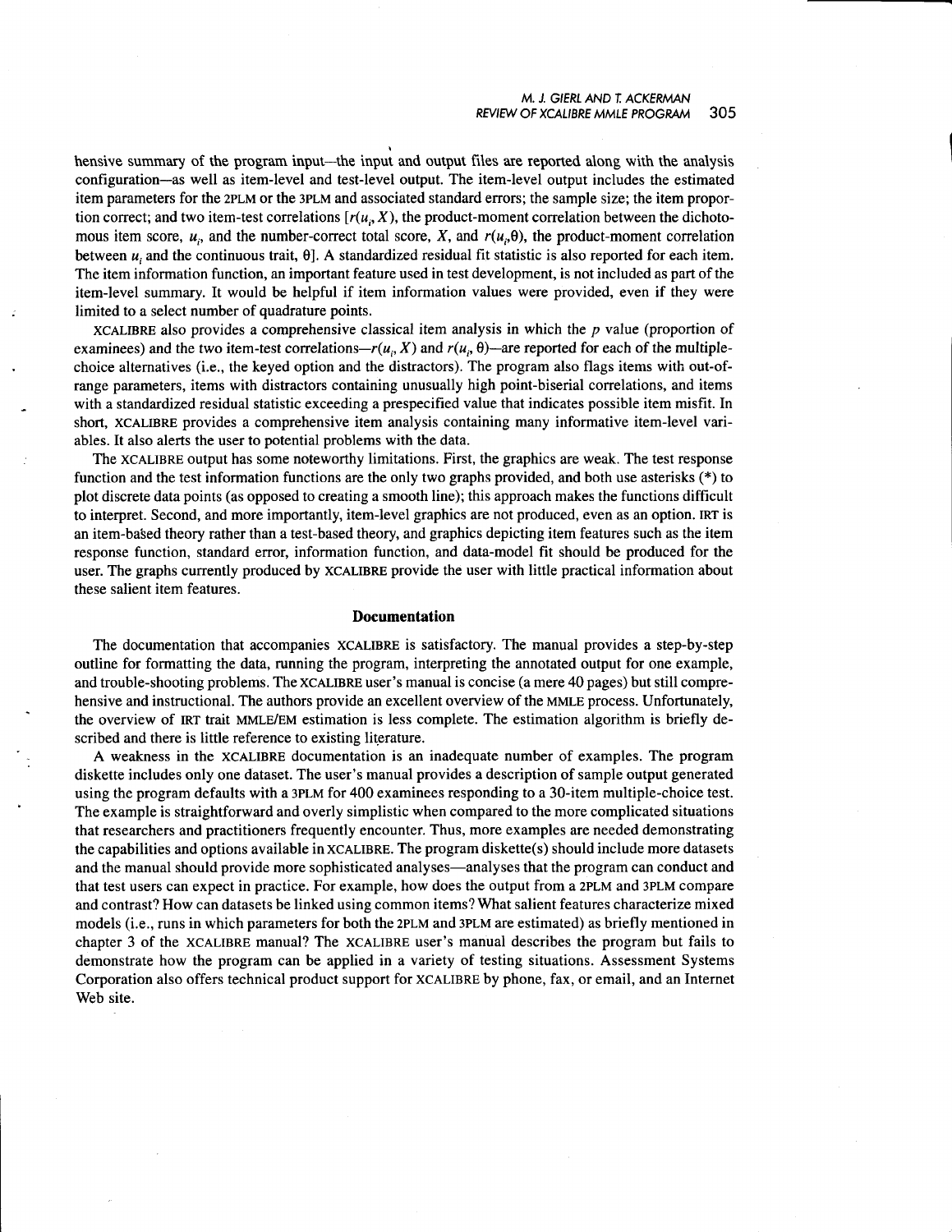#### **Evaluative Conclusion**

XCALIBRE for Windows is a contender but not a leader in the IRT software market. XCALIBRE satisfies the basic requirements of an IRT program: It estimates item and  $\theta$  parameters for a test. XCALIBRE has some excellent features, including a program interface that is logically-structured and well-described, which makes the program easy to use; it provides a comprehensive item analysis; and it comes with instructional documentation. However, XCALIBRE also lacks some important features that should be included with any IRT package. For example, it has no on-line help, thereby forcing the user to rely on the program manual; it produces test-level rather than item-level graphics; and it has only one sample run. In short, XCALIBRE serves as a basic package that will probably meet the needs of most researchers and practitioners who use IRT.

#### **Appendix**

The evaluation of XCALIBRE for Windows, Version 1.10, was guided by the following criteria. These criteria were developed through our experiences with IRT, and with computer software in both research and applied settings. Descriptions of the evaluative criteria follow, including example questions that helped guide our thinking.

#### 1. Item and Trait Level Parameter Estimation

The use of IRT requires procedures for estimating the parameters of the items and of the examinees' trait levels on a test.

- . Does theprogram provide item parameter estimates?
- . Does the program provide trait level parameter estimates?
- . Can different methods be used to estimate the item and trait parameters?

#### 2. Flexibitity and Ease of Use

The computer program must be flexible, providing users with options for different testing situations, yet easy to operate, given that most users will have limited knowledge about IRT.

- . Are the data easily formatted and prepared for the analysis?
- . Is the graphical user interface well structured (e.g., are the icons clearly marked and are the function buttons carefully described)?
- . Does the program contain an editor for the data, input, and output files?
- Does the program contain on-line help?
- . Is the program fast and quickly executed?
- . Can the program be used with large samples aird with large tests containing many items?

#### 3. Comprehensive Output

The output must be comprehensive-providing the user with information at both the item and test level.

- . Does the output include a classical item analysis?
- . Does the output include an InT analysis in which summaries of the model fit, the standard erors, and the information functions are available at the item and test level?
- . Does the program graph the item response functions and the test response function?
- . Does the program graph the item information function and the test information function?
- . Is the output well-formatted and easy to read?
- . Can the input and output files be easily exported to other applications?

#### 4. Manual and Technical Support

The operation and execution of the program must be clearly presented in the manual and the user should receive free technical product support.

. Does the program come with a comprehensive manual in which data formatting, program formatting,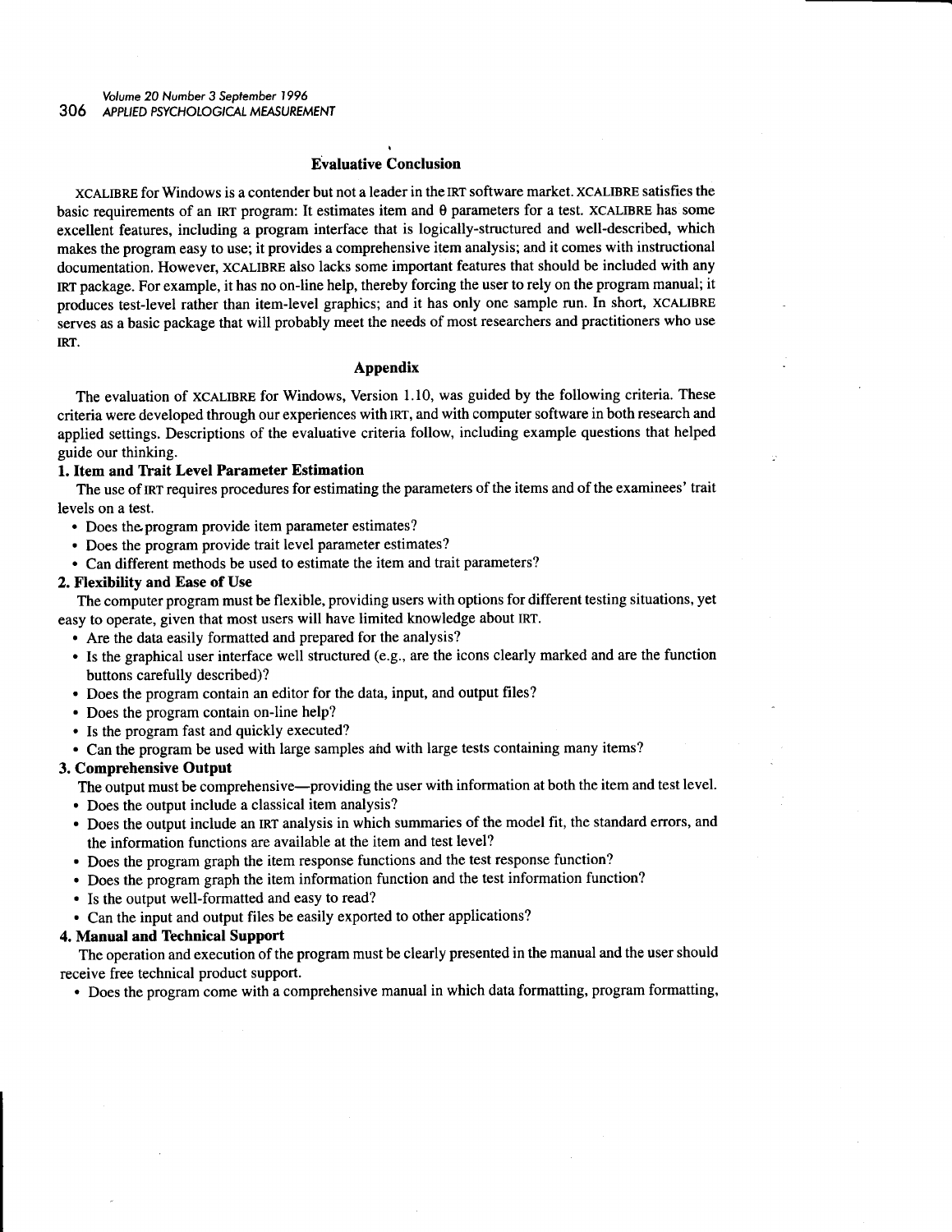#### M. J. GIERL AND T. ACKERMAN REVIEW OF XCALIBRE MMLE PROGRAM 307

user options, estimation procedures, and error codes are carefully described?

- . Does the program come with datasets and does the manual contain detailed sample runs in which typical examples encountered in test development are examined and explained?
- . Are program features documented and explained in the manual (e.g., linking functions, scaling options, comparisons across parameter estimation options)?

#### References Editor's Note

(ASC Technical Rep. 95-1R). St. Paul MN: Assessment Systems Corporation.

Yoes, M. E. (1996). An updated comparison of mi-<br>crocomputer-based item parameter estimation version of XCALIBRE was available. A 32-bit version is now crocomputer-based item parameter estimation version of XCALIBRE was available. A 32-bit version is now<br>procedures used with the 3-parameter IRT model available that will significantly improve the speed of the available that will significantly improve the speed of the calibrations. The price of the 32-bit version is the same as the 16-bit version. In addition, since this review was written an updated version with on-line help has been released.

| <b>Summary</b>              |                                                                                                                                                                                                                                                                                                           |
|-----------------------------|-----------------------------------------------------------------------------------------------------------------------------------------------------------------------------------------------------------------------------------------------------------------------------------------------------------|
| Program Name:               | XCALIBRE™: Marginal Maximum-Likelihood Estimation Program,<br>Windows Version 1.10                                                                                                                                                                                                                        |
| Vendor:                     | <b>Assessment Systems Corporation</b><br>2233 University Avenue, Suite 200<br>St. Paul MN 55114, U.S.A.                                                                                                                                                                                                   |
|                             | Voice: (612) 647-9220<br>Fax: (612) 647-0412<br>Email: sales@assess.com (Sales)<br>info@assess.com (Product Information)<br>mailbox@assess.com (General)<br>Worldwide Web: http://www.assess.com (Free Product Demos)                                                                                     |
| <b>Price:</b>               | \$399.00, plus shipping.                                                                                                                                                                                                                                                                                  |
| <b>System Requirements:</b> | 80386 or higher computer running Microsoft Windows 3.1, Windows NT,<br>or Windows $95.$ .<br>2 Mb free RAM and 1 Mb free disk space.                                                                                                                                                                      |
| Capabilities:               | Item response theory two- and three-parameter logistic model marginal maxi-<br>mum-likelihood estimation of dichotomous data, using the EM algorithm.<br>Classical item analysis.<br>Up to 750 items per examinee.<br>Support for omits and not reached items.<br>Sample size limited only by disk space. |

Windows is the registered trademark of Microsoft Corporation.

XCALIBRE is the registered trademark of Assessment Systems Corporation'

Pentium is the registered trademark of INTEL Corporation.